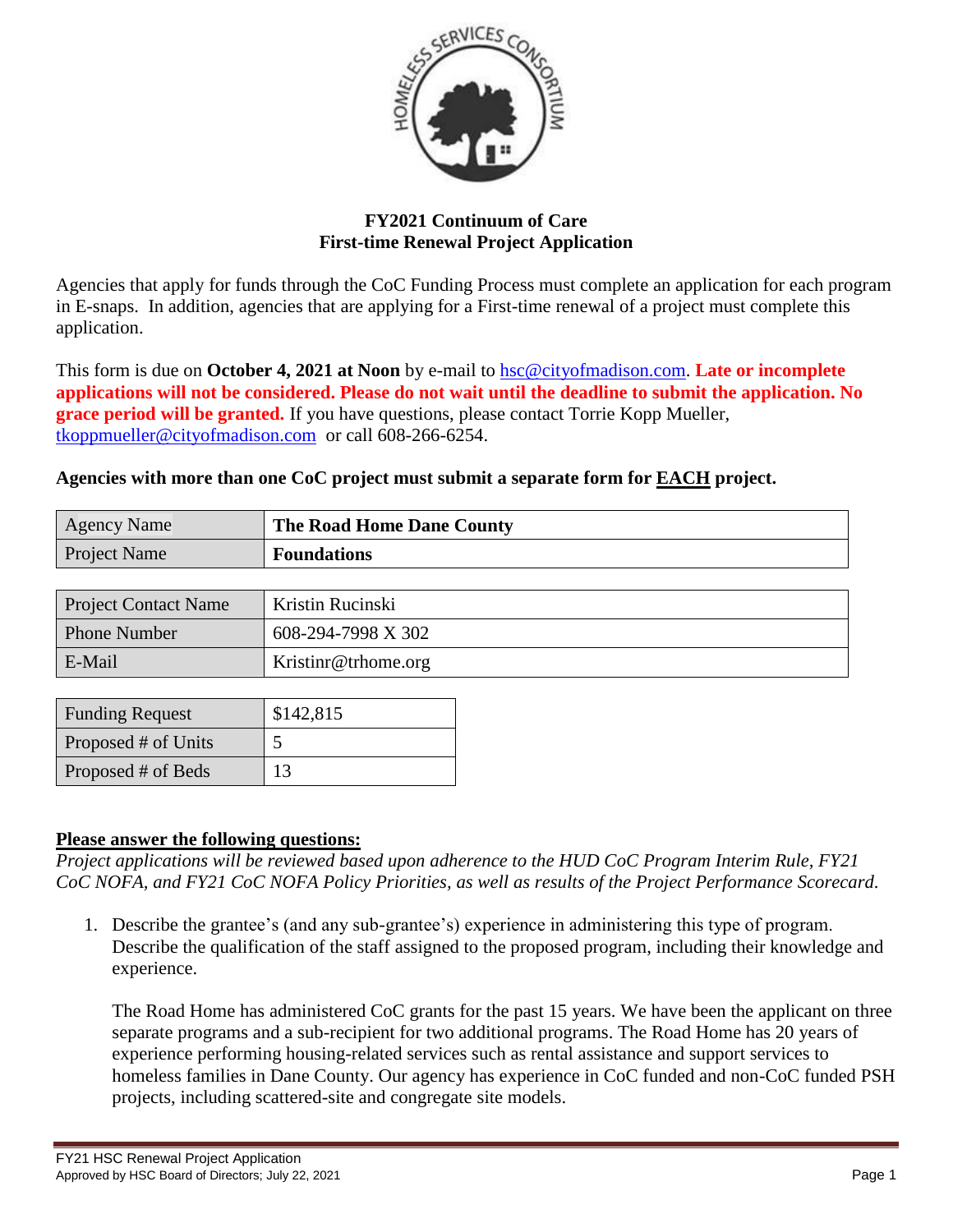The Road Home has successfully administered HUD grants in the past, has successfully secured matching funds and has a good financial system in place and does monthly draws from eLCOCCSS.

Staff assigned this project has a wealth of experience providing supportive services to families experiencing homelessness. The current case manager has worked in this field for 5 years and has built relationships with landlords during his time as a shelter case manager and has a strong understanding of coordinated entry, additionally he has previous experience providing case management for a HUD funded project. The current supervisory staff for Foundations has provided services for families experiencing homelessness for 3 years (with additional experience in peer support and lived experience), 13 years and 15 years respectively.

2. Please describe how your project takes proactive steps to minimize or overcome barriers to housing retention.

The Road Home has spent over 20 year cultivating and building relationships with landlords in our community to support families in housing who have experienced homelessness. In this program, we have partnered closely with Housing Initiatives to house families in our community with significant barriers to housing.

During the housing search process and at the beginning of their time in the program, the case manager conducts an assessment with every family to determine what the needs are for the household, identifies the previous reasons for homelessness and develops a plan to overcome those challenge and also identifies with the household what natural supports may exists to help with housing stability. Additionally, the Foundations case manager receives training on housing best practices such as harm reduction and trauma informed care. This training paired with holistic case management, supports families in scenarios that may lead to future homelessness such as domestic violence, criminal justice, mental health and substance use disorders.

Support services are provided on a weekly basis to help connect families to mainstream resources, help family in advocacy and communication with landlords and connect families to resources they may need to maintain their housing stability. This year in particular, The Road Home has also been able to provide flexibility in agency funding to help support families in housing stability for items that may not be eligible for HUD funding.

3. Was the program found to be in non-compliance with the written standards for the proposed program by the CoC from September 1, 2019-Present? If yes, describe the nature of the issue and how the issue has been addressed.

No, Foundations is in compliance with the Dane CoC Written Standards.

4. Describe your agency's efforts to improve service quality and outcomes for the proposed program. Please include how you solicit and incorporate feedback from program participants.

The Road Home seeks to continuously improve our programs and outcomes for the families we serve. As an agency we value the input of those with lived experience and have positions on our Board of Directors dedicated to former program participants. The Road Home seeks to also hire those with lived experience of homeless in various roles throughout our agency from case management, development, peer support and management. Staff with in our agency have been key players in the development of a Lived Experience Committee for the CoC.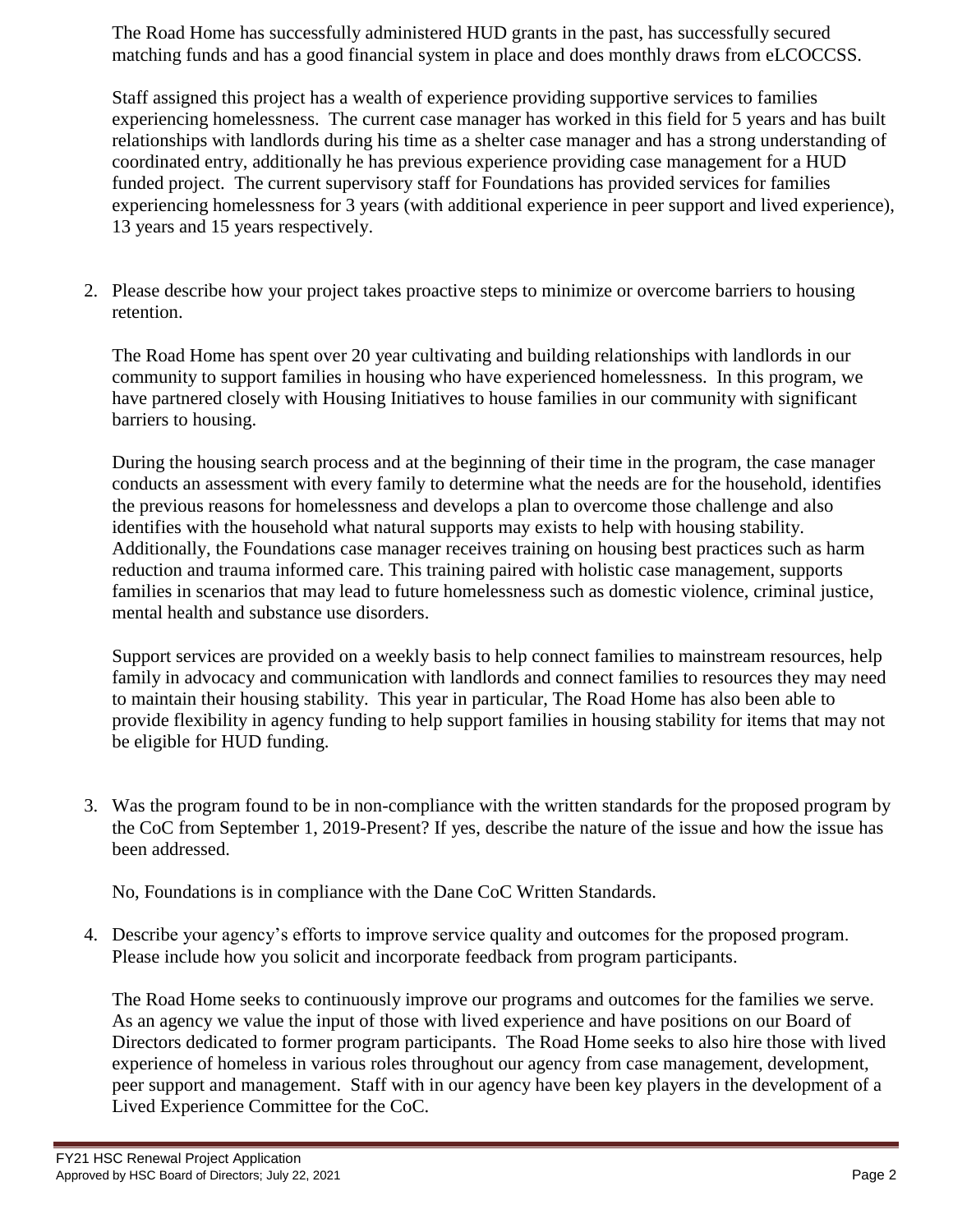Service quality is vital to the work we do every day, and as an agency we invest in high quality training for our staff at a local, state and national level so our staff is staying apprised of best practices within the field.

All program participants are provided a survey in multiple languages to give feedback on the program and give suggestions for program improvement. Additionally, we offer participants one on one calls with supervisors to share their thoughts, ideas and any concerns they may have. Information from those platforms informs supervisions with staff as well as overall program design. Throughout the year all participants are given a copy of our grievance procedure and have access to our program managers to discuss anything that may arise in real time.

The Road Home runs monthly reports for Foundations in Clarity to evaluate program outcomes and identify areas of improvement. One such area that has been identified, is shortening the length of homelessness for participants. Our agency is working on a landlord/program database to streamline the housing search process and connect participants and landlord more efficiently.

5. Describe key partnerships your agency has established that have helped with implementation of this project.

Foundations has partnered closely with Housing Initiatives for several apartments that are able to help support our families with high mental wellness and substance use needs. We have built a partnership with Anesis Therapy to provide culturally responsive therapy services for families who identify mental health needs in any of The Road Home programs. The Road Home has also established an ongoing relationship with Reynolds Transfer and Storage to store, move and obtain furniture for families, which has been significantly helpful for the families with disabilities in Foundations.

Partnerships we are continuing to foster include working closely with Coordinated Entry staff to make sure the larger CoC understands how to document and collect chronic documentation, so that households are not delayed in their eligibility and housing search. We are also working on establishing a landlord/tenant website/database that helps to pair housing programs with landlords in the community to lease families up more quickly.

6. What percentage of staff members working for this program identify as Black, Indigenous or a Person of Color? (Info only, to be scored in FY22)

50% of staff working for this program identify as BIPOC. One case manager identifies as White and one program manager identifies as Black.

7. How does this program work against systematic racism and other structures of oppression? (Info only, to be scored in FY22)

The Road Home acknowledges that the housing system has consistently contributed to persistent and stark racial disparities in financial well-being and wealth, specifically between Black and white households. Because the agency recognizes how racism in housing exists implicitly today, the program attempts to address some barriers Black and other people of color face. To address growing socioeconomic issues and obstacles to achieve economic prosperity for Black families, Foundations has an income-based rent structure; families are not primary leaseholders, and it is tenant-based. These structures are relevant because landlords require at least two to three times the rent from renters. Racial disparities in income are the direct result of historical and current discrimination among other factors. Once families are housed, the case manager supports families with stabilizing or increasing their income, budget analysis, credit repair and other goals families identify such as fulfilling higher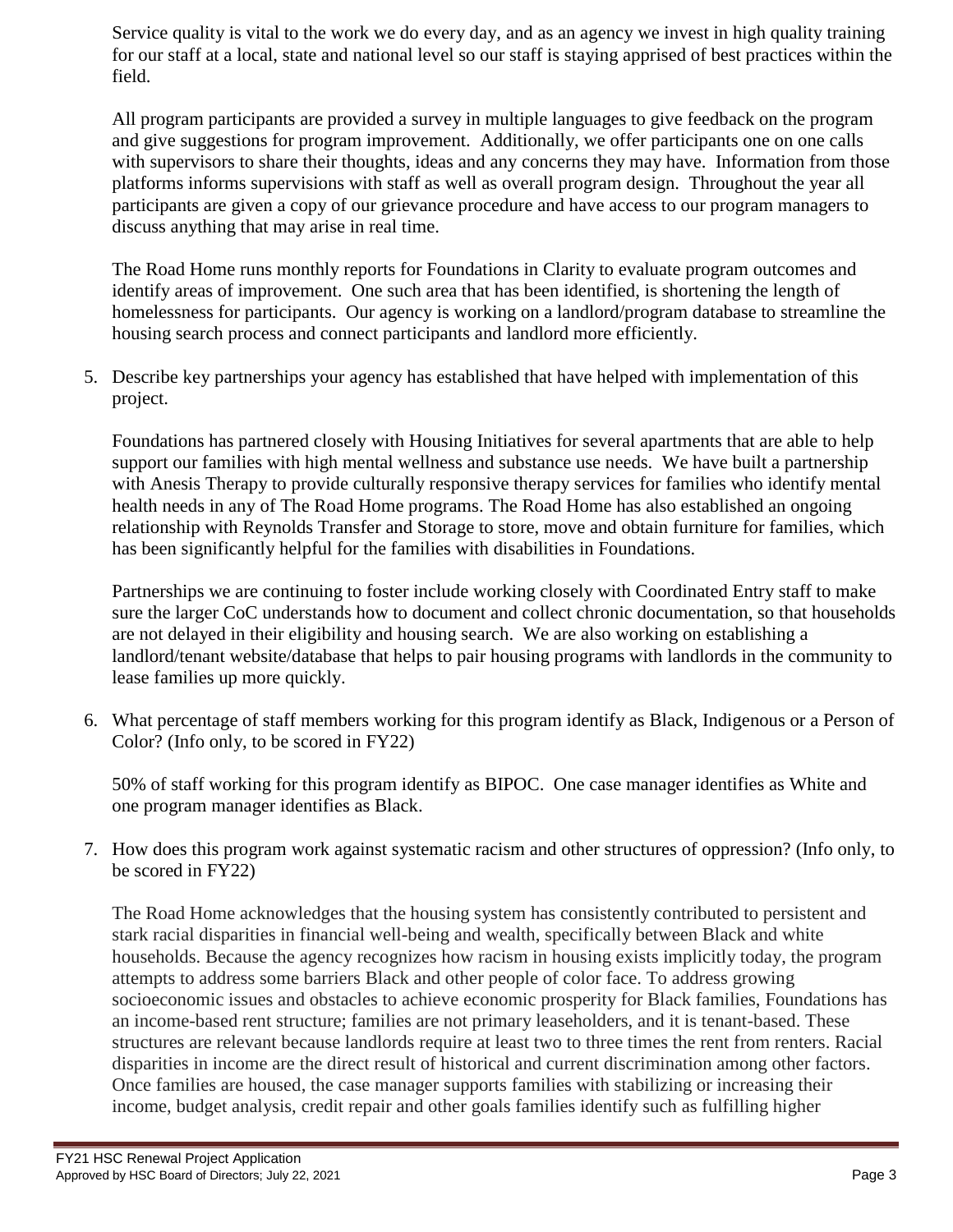education goals. The program does not deny families to the program based on any identifying factors, criminal, or housing background.

The program has staff that Black and have lived experience in homelessness. Centering these voices when developing programs continues to promote systemic change both internally and externally.

Internally, The Road Home staff has been working on learning and growth around their own biases and part in structures of oppression by working through the "Me and White Supremacy" workbook and small group meetings. The agency as a whole has been taking a public stance on issues of racism. Additionally, managers have challenged to do self-reflection in their own practices and how they could be contributing to systemic racism and oppressive practices. The Road Home also utilizes our agency surveys to listen to participant voices on how to continue to grow in this work.

8. How is this program and its practices culturally responsive to the population(s) who participate? (Info only, to be scored in FY22)

The Foundations program and The Road Home practice is rooted in meeting people where they are. Families define who is in their family, where they will meet, and how services will be delivered. Spaces are accommodating and kid friendly. The Foundations program is able to serve families who speak Spanish as well as English and staff is able to utilize the language line for other language needs.

The Road Home uses a decision-making tool in agency level decisions, which includes an equity analysis and how the decision is enhancing equity within the community.

The program supervisor for Foundations works with the case manager in weekly supervision to talk through current and emerging issues for communities of color to help inform best practices.

## **Alignment with Housing First Principles**

1) Please attach your agency and/or project written policies or procedures that **clearly demonstrate participants are NOT SCREENED OUT based on the following criteria**, and indicate the document and page number where the panel can find each provision**.** 

**Please Note: if a policy or procedure applies to all CoC-funded projects or agency-wide, you may submit one copy per agency. If you have different policies or procedures for different projects or project types, submit one copy of each relevant policy and specify to which project or projects each one applies.**

|                                                                        | <b>Name of Document/File</b>               | Page<br><b>Number</b> | Name of<br>Project(s) (or<br>"All Projects") |
|------------------------------------------------------------------------|--------------------------------------------|-----------------------|----------------------------------------------|
| Having too little or no income                                         | Foundations Policy and<br>Procedure Manual |                       | Foundations                                  |
| Active, or history of,<br>substance use or a substance<br>use disorder | Foundations Policy and<br>Procedure Manual |                       | Foundations                                  |
| Having a criminal record *                                             | Foundations Policy and<br>Procedure Manual |                       | <b>Foundations</b>                           |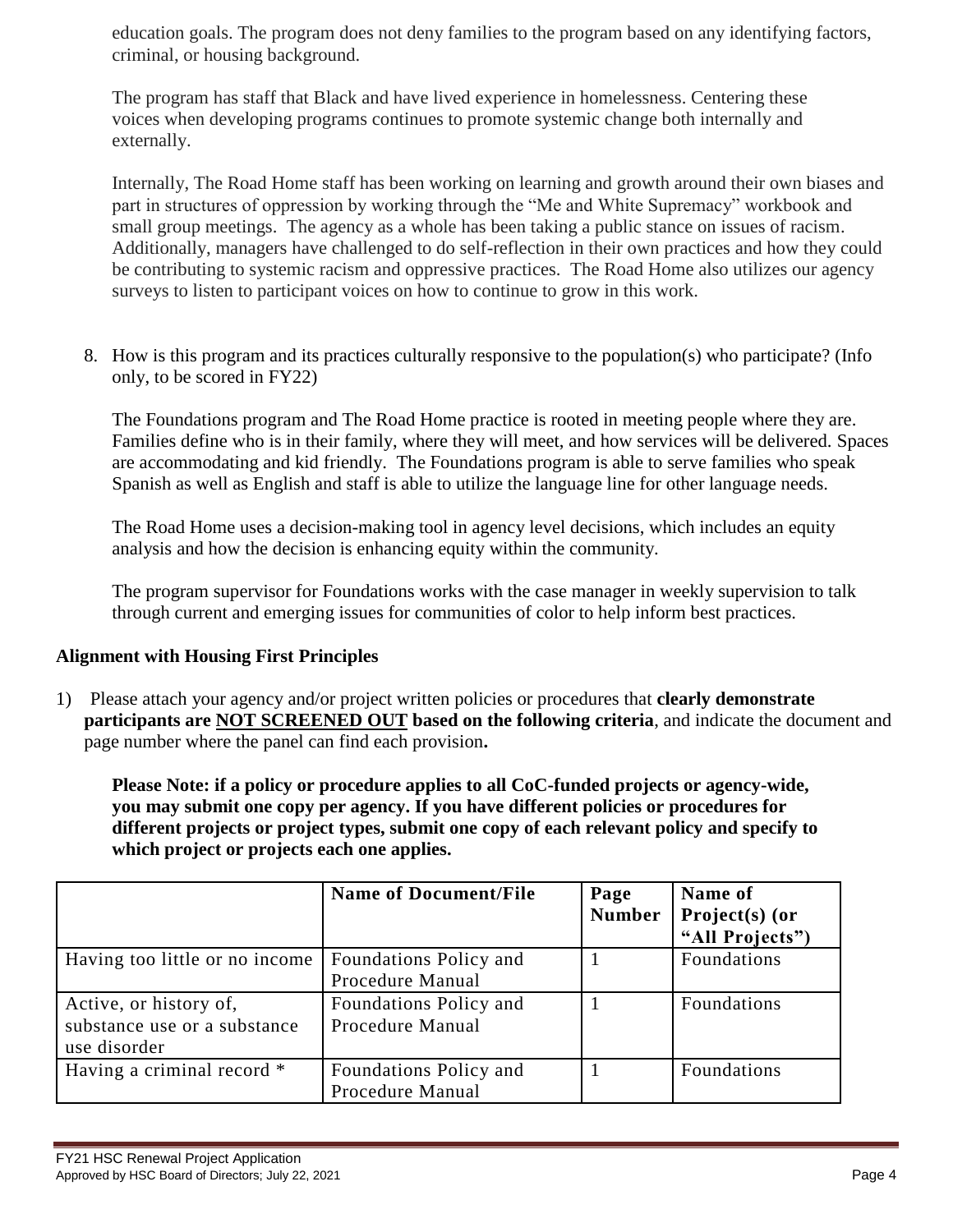| <b>History of domestic violence</b> | Foundations Policy and | Foundations |
|-------------------------------------|------------------------|-------------|
| $\left($ e.g., lack of a protective | Procedure Manual       |             |
| order, period of separation         |                        |             |
| from abuser, or law                 |                        |             |
| enforcement involvement)            |                        |             |

\*1A) Please note if there are specific criminal records the program denies for, what they are and the reason for denial.

2) Please attach your agency and/or project written policies or procedures that **clearly demonstrate participants are NOT TERMINATED from the program for the following reasons**, and indicate the document and page number where the panel can find each provision.

**Please Note:** if a policy or procedure applies to all CoC-funded projects or agency-wide, you may submit one copy per agency. If you have different policies or procedures for different projects or project types, submit one copy of each relevant policy and specify which project or projects each one applies to.

|                                                  | <b>Name of Document/File</b>               | Page<br><b>Number</b> | Name of<br>Project(s) (or<br>"All Projects") |
|--------------------------------------------------|--------------------------------------------|-----------------------|----------------------------------------------|
| Failure to participate in<br>supportive services | Foundations Policy and<br>Procedure Manual | 5                     | Foundations                                  |
| Failure to make progress on a<br>service plan    | Foundations Policy and<br>Procedure Manual | 5                     | Foundations                                  |
| Loss of income or failure to<br>improve income   | Foundations Policy and<br>Procedure Manual | 5                     | Foundations                                  |
| Being a victim of domestic<br>violence           | Foundations Policy and<br>Procedure Manual | 5                     | Foundations                                  |

## **Information Only**

1. What has been the most significant challenge in implementing this program?

Being a new program, we've had to do a lot of work around teaching landlords, participants, and other housing providers what the program is, how it works, and what it does for clients. I think housing search has been particularly difficult for families to complete because we have very specific limitations of who we can and cannot work with (ex: Can't rent at Section 42 properties). Additionally, there has been hesitation from landlord to sign the lease with the program rather than the participant.

The lack of chronic documentation from Coordinated Entry is a significant problem. We've had problems getting in touch with case managers and participants alike to see if they're eligible for the program before we enroll them. Many of the participants that end up getting referred have zero housing history or documentation of chronic homelessness from the shelter providers so we are starting from scratch and hoping they're actually eligible based on what they are saying.

2. What has been the biggest success in program implementation?

Participants that have not been successful in other programs have been able to access housing and have been able to maintain both the upkeep of the unit and the financial responsibilities of the unit as well focus on their substance use and mental health.